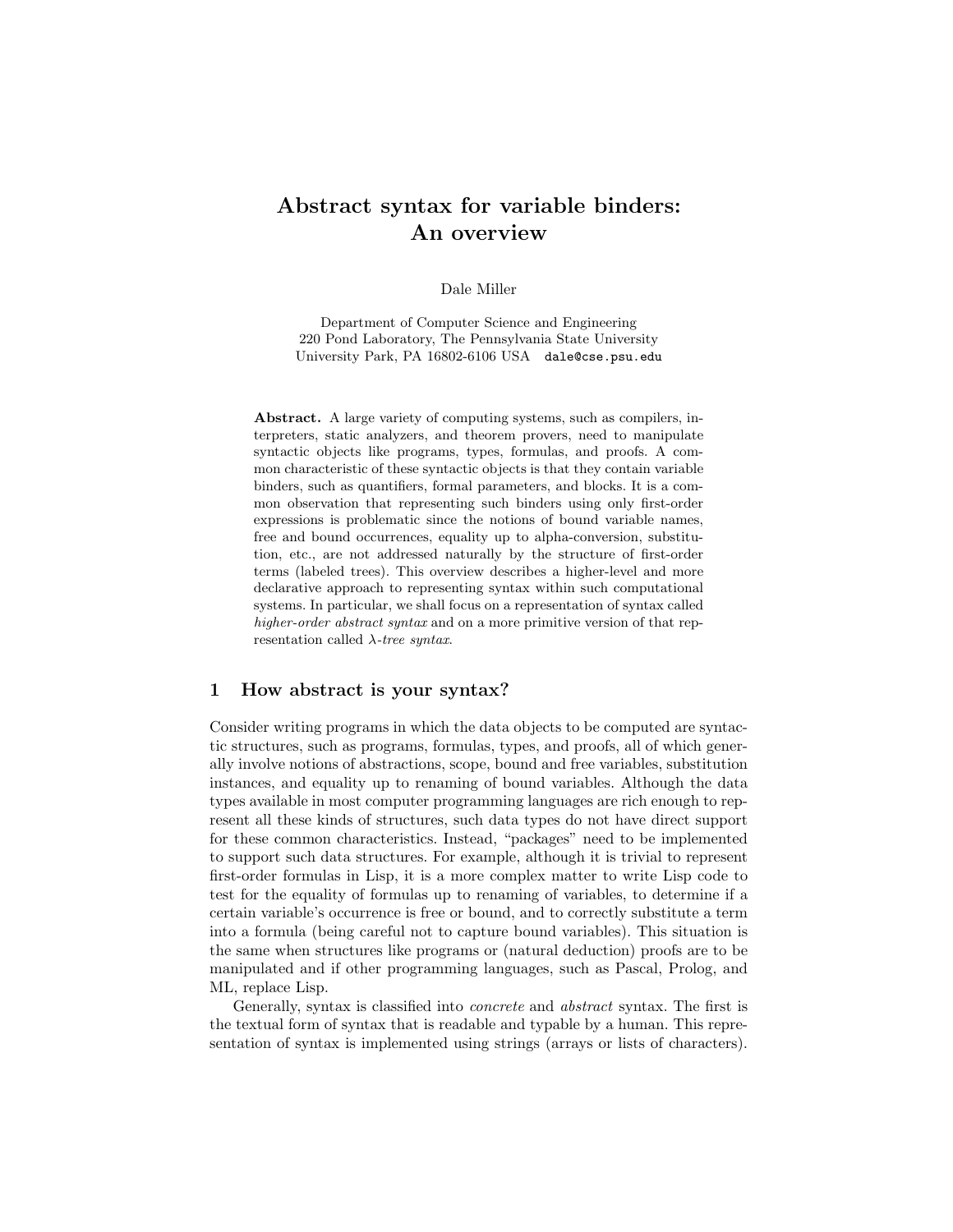The advantages of this kind of syntax representation are that it can be easily read by humans and involves a simple computational model based on strings. The disadvantages of this style of representation are, however, numerous and serious. Concrete syntax contains too much information not important for many manipulations, such as white space, infix/prefix notation, and keywords; and important computational information is not represented explicitly, such as recursive structure, function–argument relationship, and the term–subterm relationship.

The costs of computing on concrete syntax can be overcome by parsing concrete syntax into parse trees (often also called abstract syntax). This representation of syntax is implemented using first-order terms, labeled trees, or linked lists, and it is processed using constructors and destructors (such as car/cdr/cons in Lisp) or using first-order unification (Prolog) or matching (ML). The advantages to this representation are clear: the recursive structure of syntax is immediate, recursion over syntax is easily accommodated by recursion in most programming languages, and the term-subterm relationship is identified with the tree-subtree relationship. Also, there are various semantics approaches, such as algebra, that provide mathematical models for many operations on syntax. One should realize, however, that there are costs associated with using this more abstract representation. For example, when moving to greater abstraction, some information is lost: for example, spacing and indenting of the concrete syntax is (generally) discarded in the parse tree syntax. Also, implementation support is needed to provide recursion and linked lists. These costs assocated with using parse tree synatx are generally accepted since one generally does not mind the loss of pagination in the original syntax and since a few decades of programming language research has yielded workable and effective runtime environments that support the required dynamic memory demands required to process parse trees.

When representing syntax containing bound variables, there are, however, significant costs involved in not using a representation that is even more abstract than parse trees since otherwise the constellation of concepts surrounding bindings needs to be implemented by the programmer. There are generally two approaches to providing such implementations. The first approach treats bound variables as global objects and programs are then written to determine which of these global objects are to be considered free (global) and which are to be considered scoped. This approach is quite natural and seems the simplest to deploy. It requires no special meta-level support (all support must be provided explicitly by the programmer) and is the approach commonly used in text books on logic. A second approach uses the nameless dummies of de Bruijn [2]. Here, first-order terms containing natural numbers are used to describe alphaequivalence classes of  $\lambda$ -terms: syntax is abstracted by removing bound variable names entirely. There has been a lot of success in using nameless dummies in low-level compilation of automated deduction systems and type systems. Consider, for instance, the work on explicit substitutions of Nadathur [25, 28] and Abadi, Cardelli, Curien, and Lévy [1]. Nadathur, for example, has recently built a compiler and abstract machine that exploits this representation of syntax [27].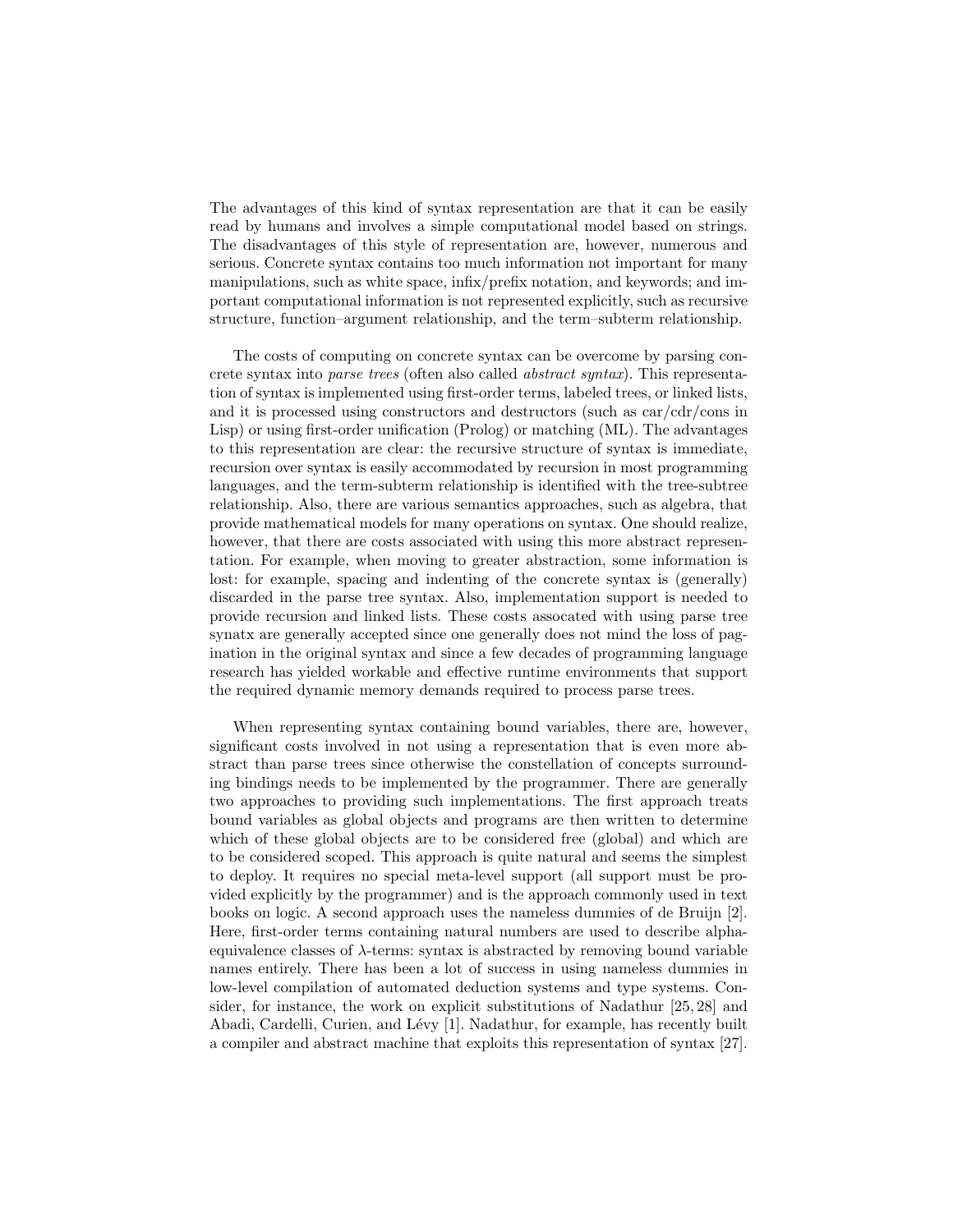While successful at implementing bound variables in syntax, nameless dummies, however do not provide a high-level and declarative treatment of binding.

We will trace the development of the ideas behind a third, more abstract form of syntactic representation, called  $\lambda$ -tree syntax [23] and the closely related notion of *higher-order abstract syntax* [36].

Logic embraces and explains elegantly the nature of bound variables and substitution. These are part of the very fabric of logic. So it is not surprising that our story starts and mostly stays within the area of logic.

#### 2 Church's use of  $\lambda$ -terms within logic

In [3], Church presented a higher-order logic, called the Simple Theory of Types (STT), as a foundation for mathematics. In STT, the syntax of formulas and terms is built on simply typed  $\lambda$ -terms. The axioms for STT include those governing the logical connectives and quantifiers as well as the more mathematical axioms for infinity, choice, and extensionality. The  $\lambda$ -terms of STT are also equated using the following equations of  $\alpha$ ,  $\beta$ , and  $\eta$ -conversion.

- $\Lambda(x)$   $\lambda x.M = \lambda y.M[y/x],$  provided y is not free in M
- ( $\beta$ ) ( $\lambda x.M$ )  $N = M$  [ $N/x$ ]
- (*η*)  $\lambda x.(M \ x) = M$ , provided x is not free in M

Here, the expression  $M[t/x]$  denotes the substitution of t for the variable x in M in which bound variables are systematically changed to avoid variable capture.

Church made use of the single binding operation of  $\lambda$ -abstraction to encode all of the other binding operators present in STT: universal and existential quantification as well as the definite description and choice operators. This reuse of the  $\lambda$ -binder in these other situations allows the notions of bound and free variables occurrences and of substitution to be solved once with respect to  $\lambda$ -binding and then be used to solve the associated problems with these other binding operations. In recent years, this same economy has been employed in a number of logical and computational systems.

Church used the  $\lambda$ -binder to introduce a new syntactic type, that of an abstraction of one syntactic type over another. For example, Church encoded the universal quantifier using a constant  $\Pi$  that instead of taking two augments, say, the name of a bound variable and the body of the quantifier, took one argument, namely, the abstraction of the variable over the body. That is, instead of representing universal quantification as, say,  $\Pi(x, B)$  where  $\Pi$  has the type  $\tau * o \to o$  (here, o is the type of formulas and  $\tau$  is a type variable), it is represented as  $\Pi(\lambda x.B)$ , where  $\Pi$  has the type  $(\tau \to o) \to o$ . (This latter expression can be abbreviated using more familiar syntax as  $\forall x.B.$ ) The  $\lambda$ -binder is used to construct the arrow  $(\rightarrow)$  type. Similarly, the existential quantifier used a constant  $Σ$  of type  $(τ → ο) → ο$  and the choice operator *ι* had type  $(τ → ο) → τ$ : both take an abstraction as their argument.

Since Church was seeking to use this logic as a foundations for mathematics, λ-terms were intended to encode rich collections of mathematical functions that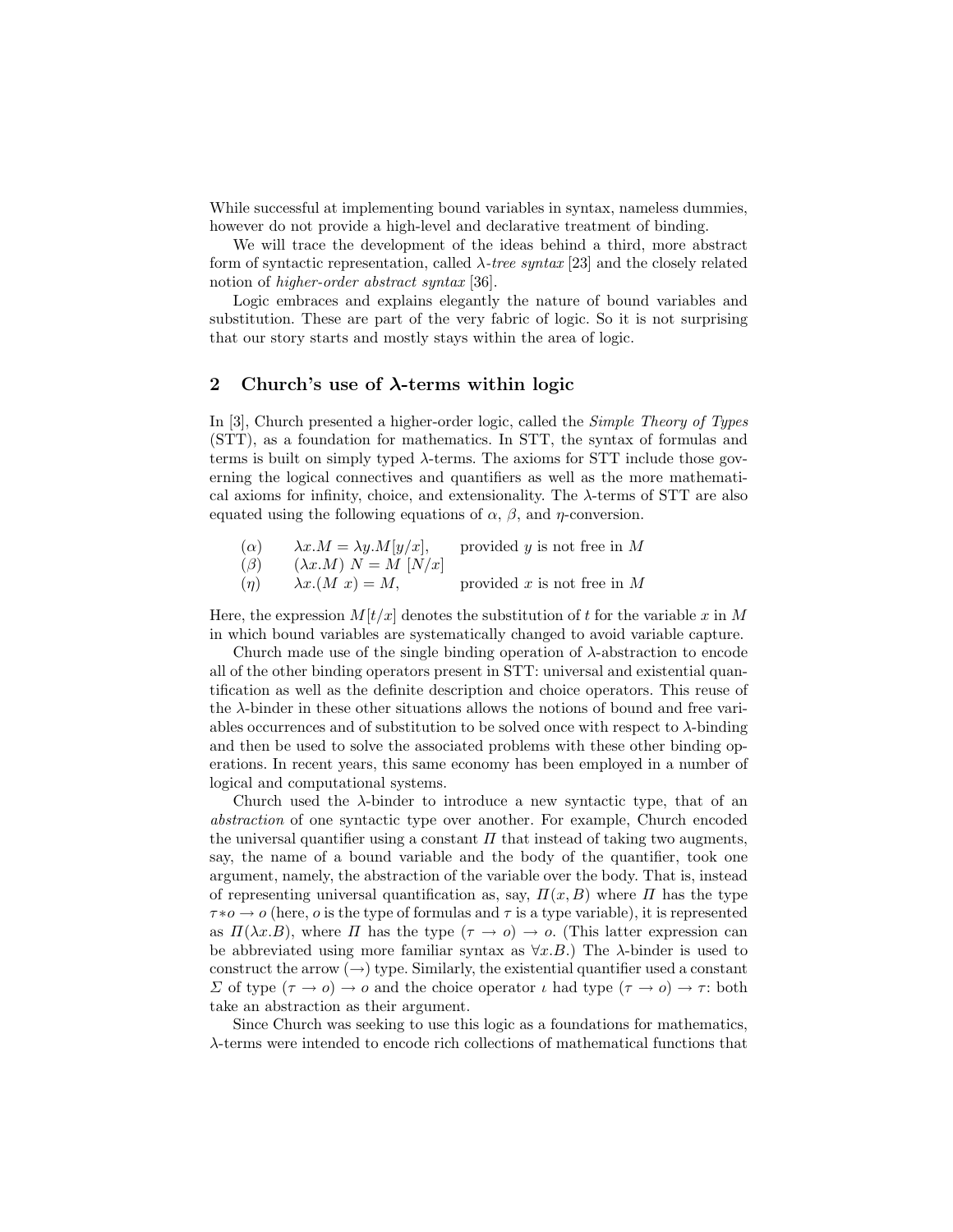could be defined recursively and which were extensional. By adding higher-order quantification and axioms for infinity, extensionality, and choice, the equality of  $\lambda$ -term was governed by much more than simply the equations for  $\alpha$ ,  $\beta$ , and  $\eta$ -conversion. Hence,  $\lambda$ -abstractions could no longer be taken for expressions denoting abstractions of one syntactic types over another. For example, the formula  $\Pi(\lambda x.(p\ x) \wedge q)$  would be equivalent and equal to the formula  $\Pi(\lambda x. q \wedge q)$  $(p x)$ : there is no way in STT to separate these two formulas. Thus, the domain o became associated to the denotation or extension of formulas and not with their intension.

# 3 Equality modulo  $\alpha\beta\eta$ -conversion

One way to maintain  $\lambda$ -abstraction as the builder of a syntactic type is to weaken the theory of STT significantly, so that  $\lambda$ -terms no longer represent general functional expressions. The resulting system may no longer be a general foundations for mathematics but it may be useful for specifying computational processes. The most common approach to doing this weakening is to drop the axioms of infinity, extensionality, and choice. In the remaining theory,  $\lambda$ -terms are governed only by the rules of  $\alpha$ ,  $\beta$ , and  $\eta$ -conversion. The simply typed  $\lambda$ -calculus with an equality theory of  $\alpha$ ,  $\beta$ ,  $\eta$  is no longer a general framework for functional computation although its is still rather rich [39].

The presence of  $\beta$ -conversion in the equality theory means that object-level substitution can be specified simply by using the meta-level equality theory. For example, consider the problem of instantiating the universal quantifier  $\forall x.B$  with the term t to get  $B[t/x]$ . Using Church's representation for universal quantification, this operation can be represented simply as taking the expression  $(IR)$ and the term t and returning the term  $(R t)$ . Here, R denotes the abstraction  $\lambda x.B$ , so  $(R t)$  is a meta-level  $\beta$ -redex that is equal to  $B[t/x]$ . Thus,  $\beta$ -reduction can encode object-level substitution elegantly and simply. For example, consider the following signature for encoding terms and formulas in a small object-logic:

| $\forall, \exists : (term \rightarrow formula) \rightarrow formula$ | a, b: term                                                       |
|---------------------------------------------------------------------|------------------------------------------------------------------|
| $\supset$ : formula $\rightarrow$ formula $\rightarrow$ formula     | $f: \text{term} \rightarrow \text{term} \rightarrow \text{term}$ |
| $r, s : term \rightarrow formula$                                   | t: formula.                                                      |

The  $\lambda$ -term  $\forall \lambda x. \exists \lambda y. r (f x y) \supset s (f y x)$  is of type formula and is built by applying the constant  $\forall$  to the a  $\lambda$ -term of type term  $\rightarrow$  formula, the syntactic type of a term abstracted over a formula. This universally quantified object-level formula can be instantiated with the term  $(f a b)$  by first matching it with the expression  $(\forall R)$  and then considering the term  $(R (f a b))$ . Since R will be bound to a  $\lambda$ -expression, this latter term will be a meta-level β-redex. If β is part of our equality theory, then this term is equal to

$$
\exists \lambda y.r \ (f \ (f \ a \ b) \ y) \supset s \ (f \ y \ (f \ a \ b)),
$$

which is the result of instantiating the universal quantifier.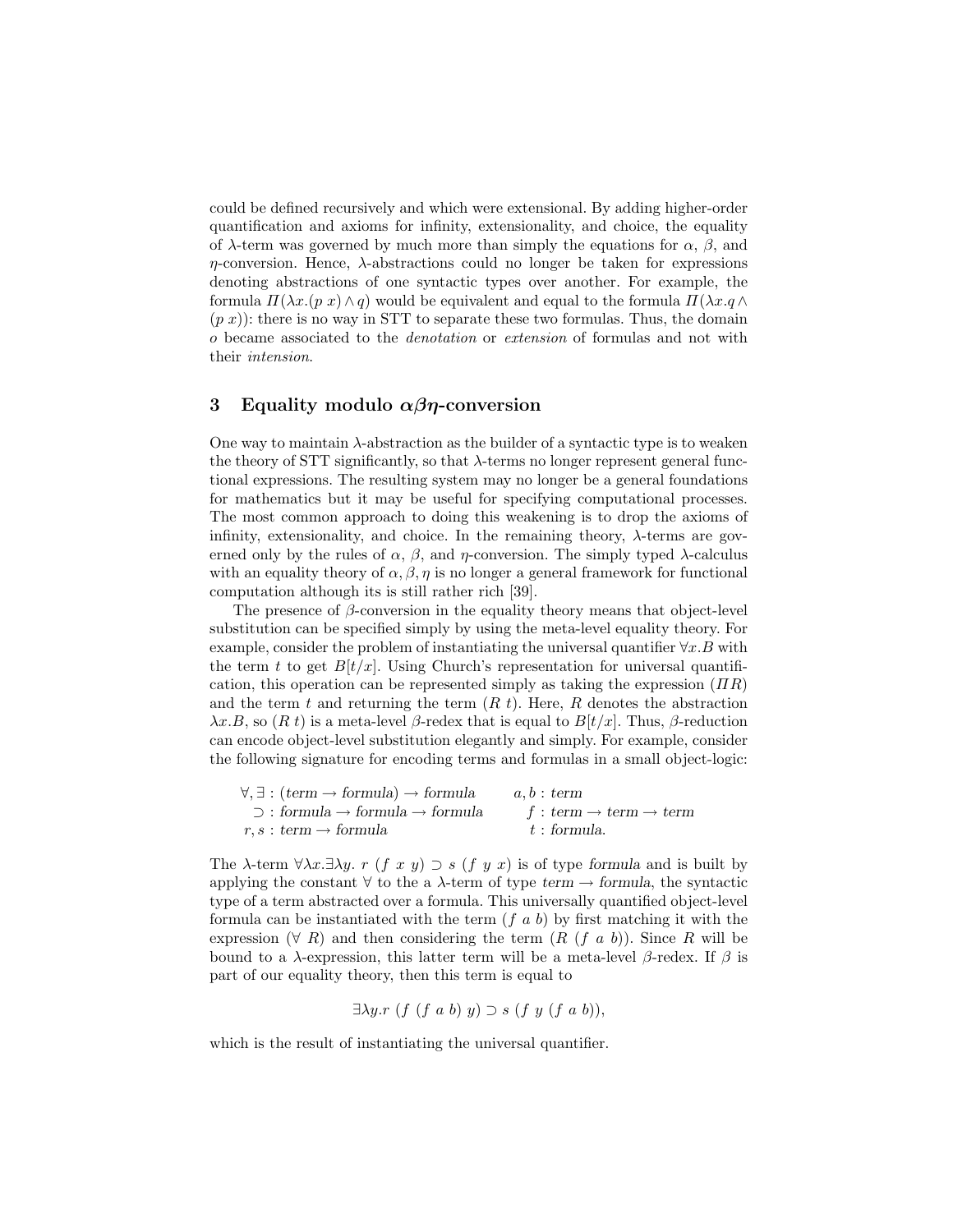Huet and Lang [13] were probably the first people to use a simply typed  $\lambda$ calculus modulo  $\alpha$ ,  $\beta$ ,  $\eta$  to express program analysis and program transformation steps. They used second-order variables to range over program abstractions and used second-order matching to bind such variables to such abstractions. The reliance on  $\beta$ -conversion also meant that the matching procedure was accounting for object-level substitution as well as abstractions. Second-order matching is NP-complete, in part, because reversing object-level substitution is complicated. There was no use of logic in this particular work, so its relationship to Church's system was rather minor.

In the mid-to-late 80's, two computational systems, Isabelle [32] and λProlog [26], were developed that both exploited the intuitionistic theory of implications, conjunctions, and universal quantification at all non-predicate types. In Isabelle, this logic was implemented in ML and search for proofs was governed by an ML implementation of tactics and tacticals. This system was intended to provide support for interactive and automatic theorem proving. λProlog implemented this logic (actually a extension of it called higher-order hereditary Harrop formulas [22]) by using a generalization of Prolog's depth-first search mechanism. Both systems implemented versions of unification for simply typed  $\lambda$ -terms modulo  $\alpha, \beta, \eta$  conversion (often called *higher-order unification*). The general structuring of those unification procedures was fashioned on the unification search processes described by Huet in  $[12]$ . In  $\lambda$ Prolog, it was possible to generalize the work of Huet and Lang from simple template matching to more general analysis of program analysis and transformation [19–21].

The dependent typed  $\lambda$ -calculus LF [10] was developed to provide a highlevel specification language for logics. This system contained quantification at higher-types and was based on an equality theory that incorporated  $\alpha$ ,  $\beta$ , and  $\eta$ -conversion (of dependent typed  $\lambda$ -calculus). Pfenning implemented LF as the Elf system [33] using a  $\lambda$ Prolog-style operational semantics. The earliest version of Elf implemented unification modulo  $\alpha$ ,  $\beta$ ,  $\eta$ .

It was clear that these computer systems provided new ways to compute on the syntax of expressions with bound variables. The availability of unification and substitution in implementations of these meta-logics immediately allowed bound variable names to be ignored and substitutions for all data structures that contain bound variables to be provided directly.

Pfenning and Elliott in [36] coined the term higher-order abstract syntax for this new style of programming and specification. They also analyzed this style of syntactic specification and concluded that it should be based on an enrichment of the simply typed  $\lambda$ -calculus containing products and polymorphism, since they found that these two extensions were essential features for practical applications. To date, no computational system has been built to implement this particular notion of higher-order abstract syntax. It appears that in general, most practical applications can be accommodated in a type system without polymorphism or products. In practice, higher-order abstract syntax has generally come to refer to the encoding and manipulating of syntax using either simply or dependently typed  $\lambda$ -calculus modulo  $\alpha$ ,  $\beta$ , and  $\eta$ -conversion.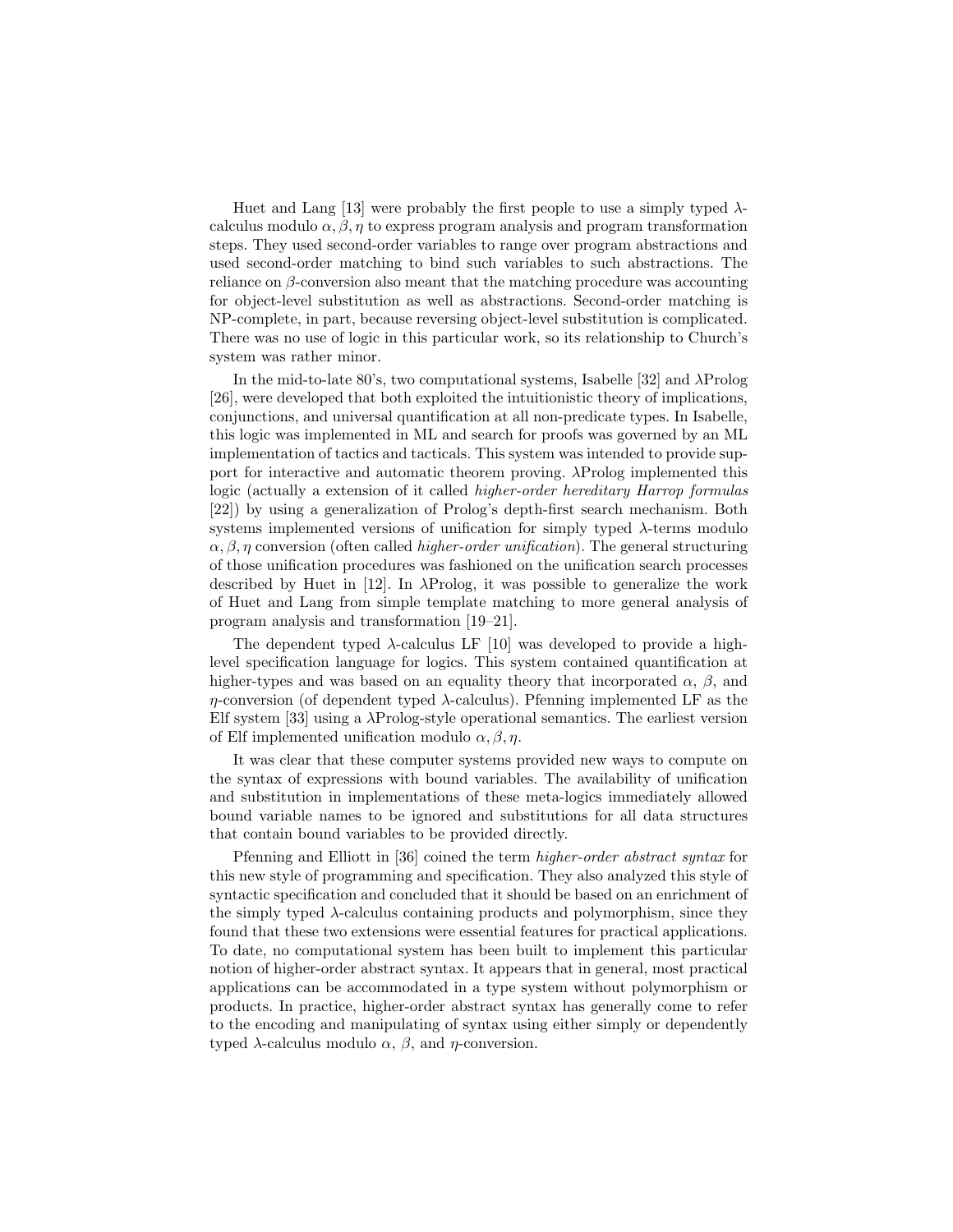# 4 A weaker form of β-conversion

Unification modulo  $\alpha$ ,  $\beta$ , and  $\eta$  conversion of  $\lambda$ -terms, either simply typed or dependently typed, is undecidable, even when restricted to second-order. Complexity results for matching are not fully know, although restricting to secondorder matching is known to be NP-complete. Thus, the equalities implemented by these computer systems (Isabelle,  $\lambda$ Prolog, and Elf) are quite complex. This complexity suggests that we should find a simpler approach to using the  $\lambda$ -binder as a constructor for a syntactic type of abstraction. The presence of bound variables in syntax is a complication, but it should not make computations on syntax overly costly. We had some progress towards this goal when we weaken Church's  $STT$  so that  $\lambda$ -abstractions are not general functions. But since the equality and unification remains complex, it seems that we have not weakened that theory enough.

We can consider, for example, getting rid of  $\beta$ -conversion entirely and only consider equality modulo  $\alpha$ ,  $\eta$ -conversion. However, this seems to leave the equality system too weak. To illustrate that weakness, consider solving the following match, where capital letters denote the match variables:

$$
\forall \lambda x (P \land Q) = \forall \lambda y ((ry \supset sy) \land t).
$$

There is no substitution for  $P$  and  $Q$  that will make these two expressions equal modulo  $\alpha$  and  $\eta$ -conversion: recall that we intend our meta-level to be a logic and that the proper logical reading of substitution does not permit variable capturing substitutions. Hence, the substitution

$$
\{P \mapsto (rx \supset sx), Q \mapsto t\}
$$

does not equate these two expressions: substituting into the first of these two terms produces a term equal to  $\forall \lambda z((rx \supset sx) \wedge t)$  and not equal to the intended term  $\forall \lambda y((ry \supset sy) \wedge t)$ . If we leave things here, it seems impossible to do interesting pattern matching that can explore structure underneath a  $\lambda$ -abstraction.

If we change this match problem, however, by raising the type of  $P$  from formula to term  $\rightarrow$  formula and consider the following matching problem instead,

$$
\forall \lambda x (Px \land Q) = \forall \lambda y ((ry \supset sy) \land t)
$$

then this match problem does, in fact, have one unifier, namely,

$$
\{P \mapsto \lambda w(rw \supset sw), Q \mapsto t\}.
$$

For this to be a unifier, however, the equality theory we use must allow  $((\lambda w.rw \supset$ sw) x) to be rewritten to  $(rx \supset sx)$ . Clearly  $\beta$  will allow this, but we have really only motivated a much weaker version of  $\beta$ -conversion, in particular, the case when a  $\lambda$ -abstraction is applied to a bound variable that is not free in the abstraction. The restriction of  $\beta$  to the rule  $(\lambda x.B)y = B[y/x]$ , provided y is not free in  $(\lambda x.B)$ , is called  $\beta_0$ -conversion [15]. In the presence of  $\alpha$ -conversion, this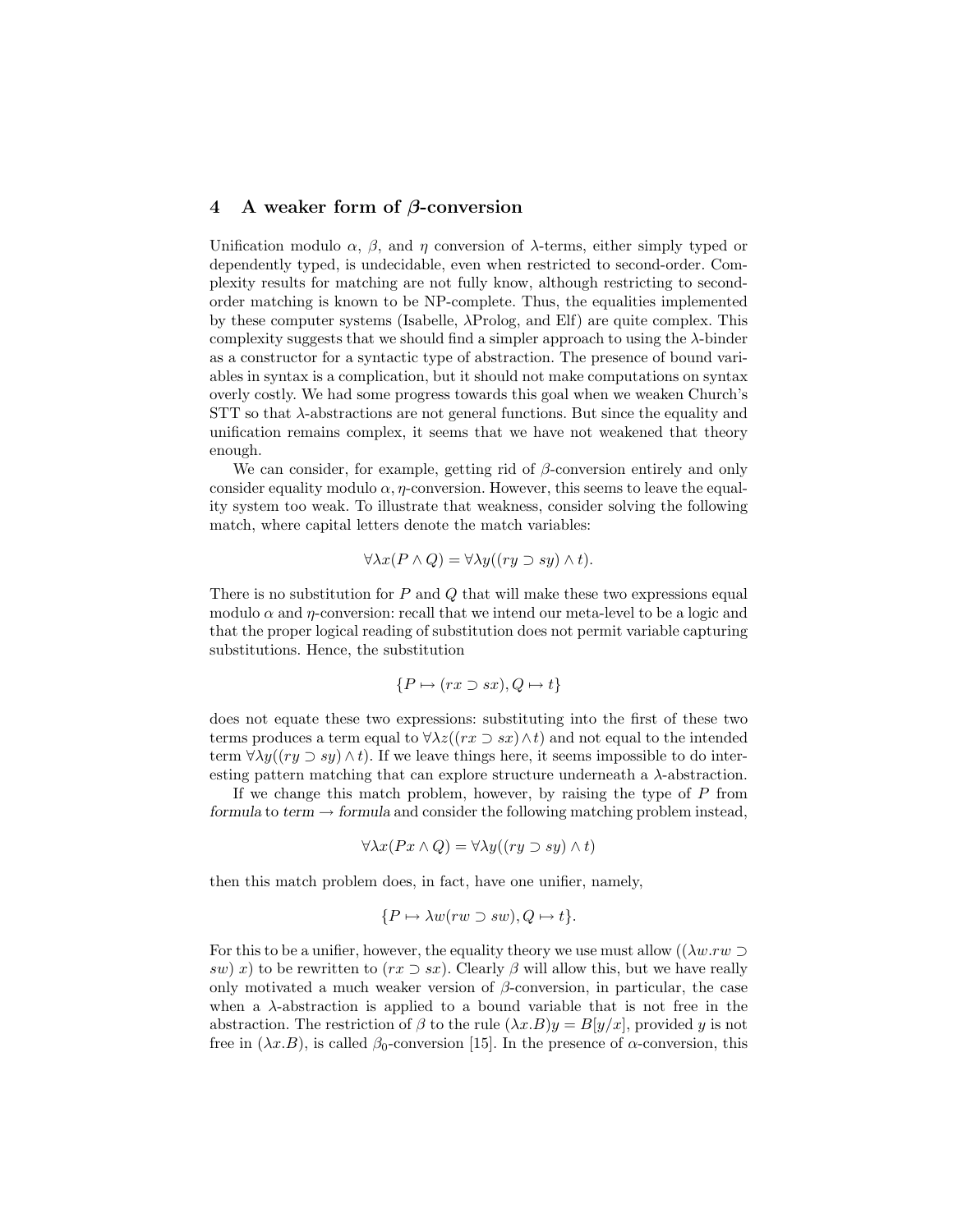rule can be written more simply and without a proviso as  $(\lambda x.B)x = B$ . Our example can now be completed by allowing the equality theory to be based on  $\alpha$ ,  $\beta_0$ , and  $\eta$ -conversion. In such a theory, we have

$$
\forall \lambda x ((\lambda w(rw \supset sw)x) \wedge t) = \forall \lambda y ((ry \supset sy) \wedge t).
$$

If the  $\lambda$ -binder can be viewed as introducing a syntactic domain representing the abstraction of a bound variable from a term, then we can view  $\beta_0$  as the rule that allows destructing a  $\lambda$ -binder by replacing it with a bound variable.

It is easy to imagine generalizing the example above to cases where match variables have occurrences in the scope of more than one abstraction, where different syntax is being represented, and where unification and not matching is considered. In fact, when examining typical λProlog programs, it is clear that most instances of  $\beta$ -conversion performed by the interpreter are, in fact, instances of  $\beta_0$ -conversion. Consider, for example, a term with a free occurrence of M of the form

$$
\lambda x \ldots \lambda y \ldots (M y x) \ldots
$$

Any substitution for M applied to such a term introduces  $\beta_0$  redexes only. For example, if M above is instantiated with a  $\lambda$ -term, say  $\lambda u \lambda v.t$ , then the only new β-redex formed is  $(λuλv.t) y x$ . This term is reduced to normal form by simply renaming in t the variables u and v to y and  $x \rightarrow a$  very simple computation. Notice that replacing a  $\beta_0$ -redex  $(\lambda x.B)y$  with  $B[y/x]$  makes the term strictly smaller, which stands in striking contrast to  $\beta$ -reduction, where the size of terms can grow explosively.

# 5  $L_{\lambda}$ -Unification

In [15], Miller introduced a subset of hereditary Harrop formulas, called  $L_{\lambda}$ , such that the equality theory of  $\alpha, \beta, \eta$  only involved  $\alpha, \beta_0, \eta$  rewritings. In that setting, Miller showed that unification of  $\lambda$ -terms is decidable and unary (most general unifiers exist when unifiers exist).

When  $L_{\lambda}$  is restricted to simply comparing two atomic formula or two terms, it is generally referred to as  $L_{\lambda}$ -unification or as higher-order pattern unification. More precisely, in this setting a unification problem a set of ordered pairs

$$
\{(t_1, s_1), \ldots, (t_n, s_n)\},\
$$

where for  $i = 1, ..., n$  and where  $t_i$  and  $s_i$  are simply typed  $\lambda$ -terms of the same type. Such a unification problem is an  $L_{\lambda}$ -unification problem if every free variable occurrence in that problem is applied to at most distinct bound variables. This severe restriction on the applications of variables of higher-type is the key restriction of  $L_{\lambda}$ .

This kind of unification can be seen both as a generalization of first-order unification and as a simplification of the unification process of Huet [12]. Any  $\beta$ normal  $\lambda$ -term has the top-level structure  $\lambda x_1 \ldots \lambda x_p(h t_1 \ldots t_q)$  where  $p, q \ge 0$ , the *binder*  $x_1, \ldots, x_p$  is a list of distinct bound variables, the *arguments*  $t_1, \ldots, t_q$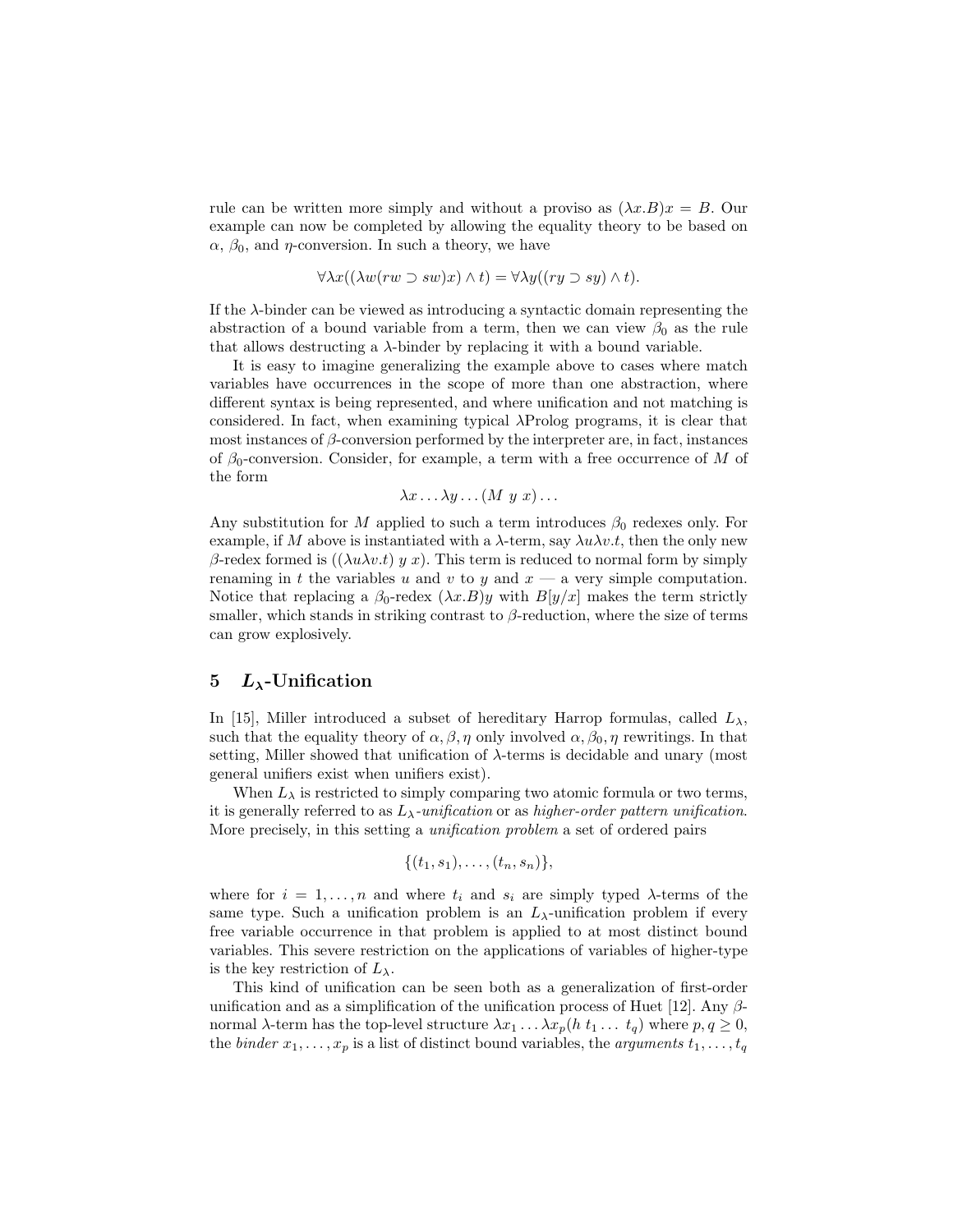are β-normal terms, and the head h is either a constant, a bound variable (*i.e.*, a member of  $\{x_1, \ldots, x_p\}$ , or a free variable. (We shall sometimes write  $\bar{x}$  to denote a list of variables  $x_1, \ldots, x_n$ , for some n.) If the head is a free variable, the term is called flexible; otherwise, it is called rigid. Notice that if a term in  $L_{\lambda}$  is flexible, then it is of the form  $\lambda x_1 \ldots \lambda x_n V y_1 \ldots y_p$  where each list  $x_1, \ldots, x_n$  and  $y_1, \ldots, y_p$  contain distinct occurrences of variables and where the the set  $\{y_1, \ldots, y_p\}$  is a subset of  $\{x_1, \ldots, x_n\}$ . Pairs in unification problems will be classified as either rigid-rigid, rigid-flexible, flexible-rigid, or flexible-flexible depending on the status of the two terms forming that pair. We can always assume that the two terms in a pair have the same binder: if not, use  $\eta$  to make the shorter binder longer and  $\alpha$  to get them to have the same names.

We present the main steps of the unification algorithm (see for [15] for a fuller description). Select a pair in the given unification and choose the appropriate steps from the following steps.

Rigid-rigid step. If the pair is rigid-rigid and both terms have the same head symbol, say,  $\langle \lambda \bar{x}.ht_1 \ldots t_n, \lambda \bar{x}.hs_1 \ldots s_n \rangle$ , then replace that pair with the pairs  $\langle \lambda \bar{x}.t_1, \lambda \bar{x}.s_1 \rangle, \ldots, \langle \lambda \bar{x}.t_n, \lambda \bar{x}.s_n \rangle$  and continue processing pairs. If the pair has different heads, then there is no unifier for this unification problem.

Flexible-flexible step. If the pair is flexible-flexible, then it is of the form  $\langle \lambda \bar{x}.V y_1 \ldots y_n, \lambda \bar{x}.U z_1 \ldots z_p \rangle$  where  $n, p \geq 0$  and where the lists  $y_1, \ldots, y_n$  and  $z_1 \ldots z_p$  are both lists of distinct variables and are both subsets of the binder  $\bar{x}$ . There are two cases to consider.

Case 1. If  $V$  and  $U$  are different, then this pair is solved by the substitution  $[V \mapsto \lambda \bar{y}.W\bar{w}, U \mapsto \lambda \bar{z}.W\bar{w}]$ , where W is a new free variable and  $\bar{w}$  is a list enumerating the variables that are in both the list  $\bar{y}$  and the list  $\bar{z}$ .

Case 2. If V and U are equal, then, given the typing of  $\lambda$ -terms, p and n must also be equal. Let  $\bar{w}$  be an enumeration of the set  $\{y_i \mid y_i = z_i, i \in \{1, \ldots, n\}\}.$ We solve this pair with the substitution  $[V \mapsto \lambda \bar{y}.W\bar{w}]$  (notice that this is the same via  $\alpha$ -conversion to  $[V \mapsto \lambda \bar{z}.W\bar{w}]\,$ , where W is a new free variable.

Flexible-rigid step. If the pair is flexible-rigid, then that pair is of the form  $\langle \lambda \bar{x}.V y_1 \ldots y_n, r \rangle$ . If V has a free occurrence in r then this unification has no solution. Otherwise, this pair is solved using the substitution  $[V \mapsto \lambda y_1 \dots \lambda y_n \cdot r]$ .

Rigid-flexible step. If the pair is rigid-flexible, then switch the order of the pair and do the flexible-rigid step.

Huet's process [12], when applied to such unification problems, produces the same reduction except for the flexible-flexible steps. Huet's procedure actually does pre-unification, leaving flexible-flexible pairs as constraints for future unifications since general (non- $L_{\lambda}$ ) flexible-flexible pairs have too many solutions to actually enumerate effectively. Given the restrictions in  $L_{\lambda}$ , flexible-flexible pairs can be solved simply and do not need to be suspended.

Qian has shown that  $L_{\lambda}$ -unification can be done in linear time and space [38] (using a much more sophisticated algorithm than the one hinted at above). Nipkow has written a simple functional implementation of  $L_{\lambda}$ -unification [30] and has also showed that results concerning first-order critical pairs lift naturally to the  $L_{\lambda}$  setting [29].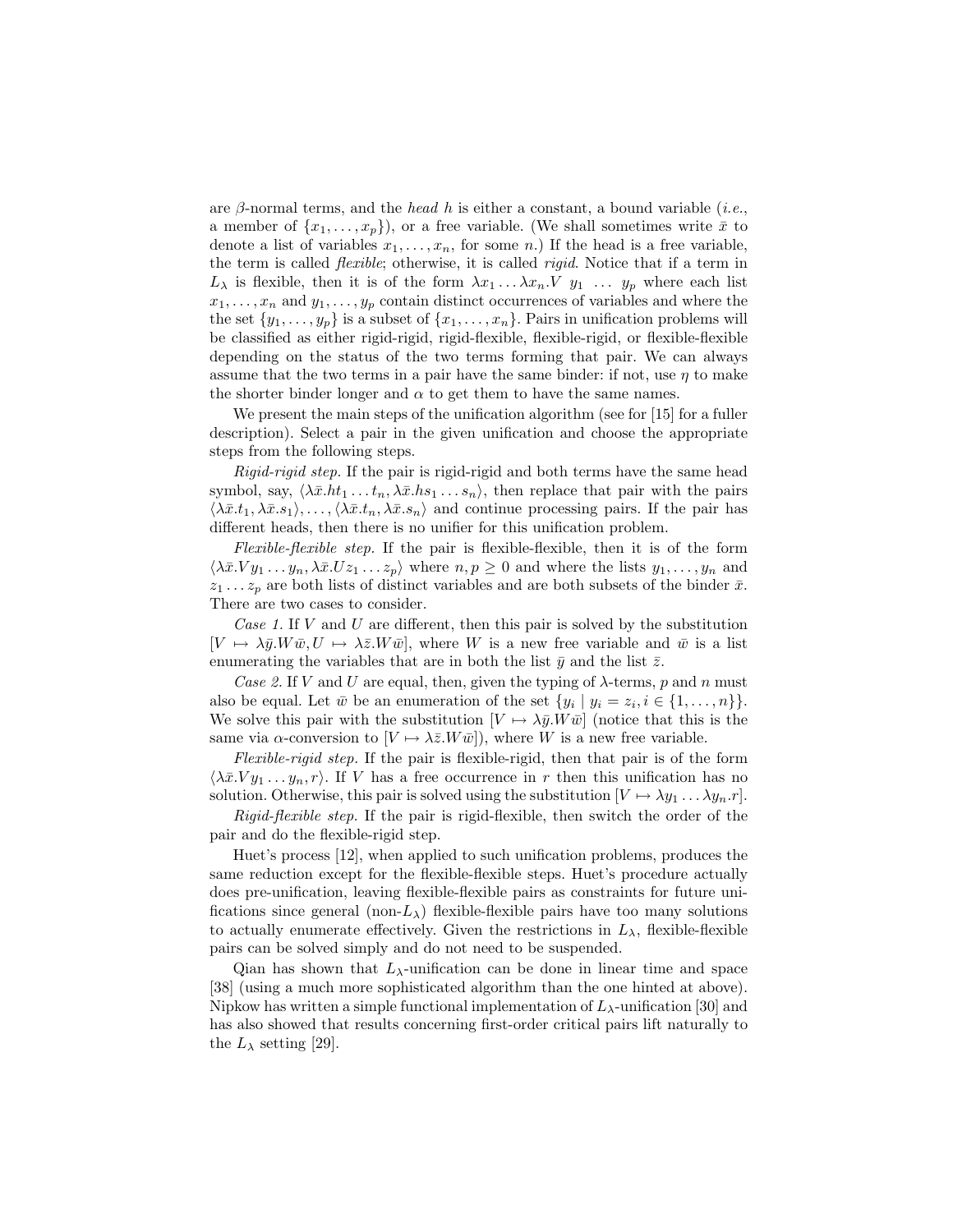It was also shown in [15] that  $L_{\lambda}$ -unification can be modified to work with untyped  $\lambda$ -terms. This observation means, for example, that the results about  $L_{\lambda}$ can be lifted to other type systems, not just the simple theory of types. Pfenning has done such a generalization to a dependent typed system [34]. Pfenning has also modified Elf so that pre-unification essentially corresponds to  $L_{\lambda}$ -unification: unification constraints that do not satisfy the  $L_{\lambda}$  restriction on free variables are delayed. The equality theory of Elf, however, is still based on full  $\beta$ -conversion.

Notice that unification in  $L_{\lambda}$  is unification modulo  $\alpha$ ,  $\beta_0$ , and  $\eta$  but unification modulo  $\alpha$ ,  $\beta_0$ , and  $\eta$  on unrestricted terms is a more general problem. For example, if g is a constant of type  $i \rightarrow i$  and F is a variable of type  $i \rightarrow i \rightarrow i$ , the equation  $\lambda x.F x x = \lambda y.g y$  has two solutions modulo  $\alpha, \beta_0, \eta$ , namely,  $F \mapsto \lambda u \lambda v.g u$  and  $F \mapsto \lambda u \lambda v.g v$ . Notice that this unification problem is not in  $L_{\lambda}$  since the variable F is applied to the bound variable x twice. As this example shows, unification modulo  $\alpha$ ,  $\beta_0$ ,  $\eta$  is not necessarily unary.

# 6 Logic programming in  $L_{\lambda}$

Successful manipulation of syntax containing bound variables is not completely achieved by picking a suitable unification and equality theory for terms. In order to compute with  $\lambda$ -trees, it must be possible to define recursion over them. This requires understanding how one "descends" into a λ-abstraction  $λx.t$  in a way that is independent from the choice of the name x. A key observation made with respect to the design of such systems as Isabelle, λProlog, and Elf is that such a declarative treatment of bound variables requires the generic and hypothetical judgments that are found in intuitionistic logic (via implication and universal quantification) and associated dependent typed  $\lambda$ -calculi. The need to support universal quantification explicitly forces one to consider unification with both free (existentially quantified) variables and universally quantified variables. To handle unification with both kinds of variables present, Paulson developed ∀ lifting [31] and Miller developed raising [18] (∀-lifting can be seen as backchaining followed by raising).

The name  $L_{\lambda}$  is actually the name of a subset of the hereditary Harrop formula used as a logical foundation for  $\lambda$ Prolog, except for restrictions on quantified variables made to ensure that only  $L_{\lambda}$ -unification occurs in interpreting the language.  $(L_{\lambda})$  is generally also restricted so as not to have the predicate quantification that is allowed in  $\lambda$ Prolog.) While we do not have adequate space here to present the full definition of the  $L_{\lambda}$  logic programming language (for that, see [15]) we shall illustrate the logic via a couple of examples.

We shall use inference figures to denote logic programming clauses in such a way that the conclusion and the premise of a rule corresponds to the head and body of the clause, respectively. For example, if  $A_0$ ,  $A_1$ , and  $A_2$  are syntactic variables for atomic formulas, then the two inference figures

$$
\frac{A_1 \qquad A_2}{A_0} \qquad \qquad \frac{\forall x (A_1 \supset A_2)}{A_0},
$$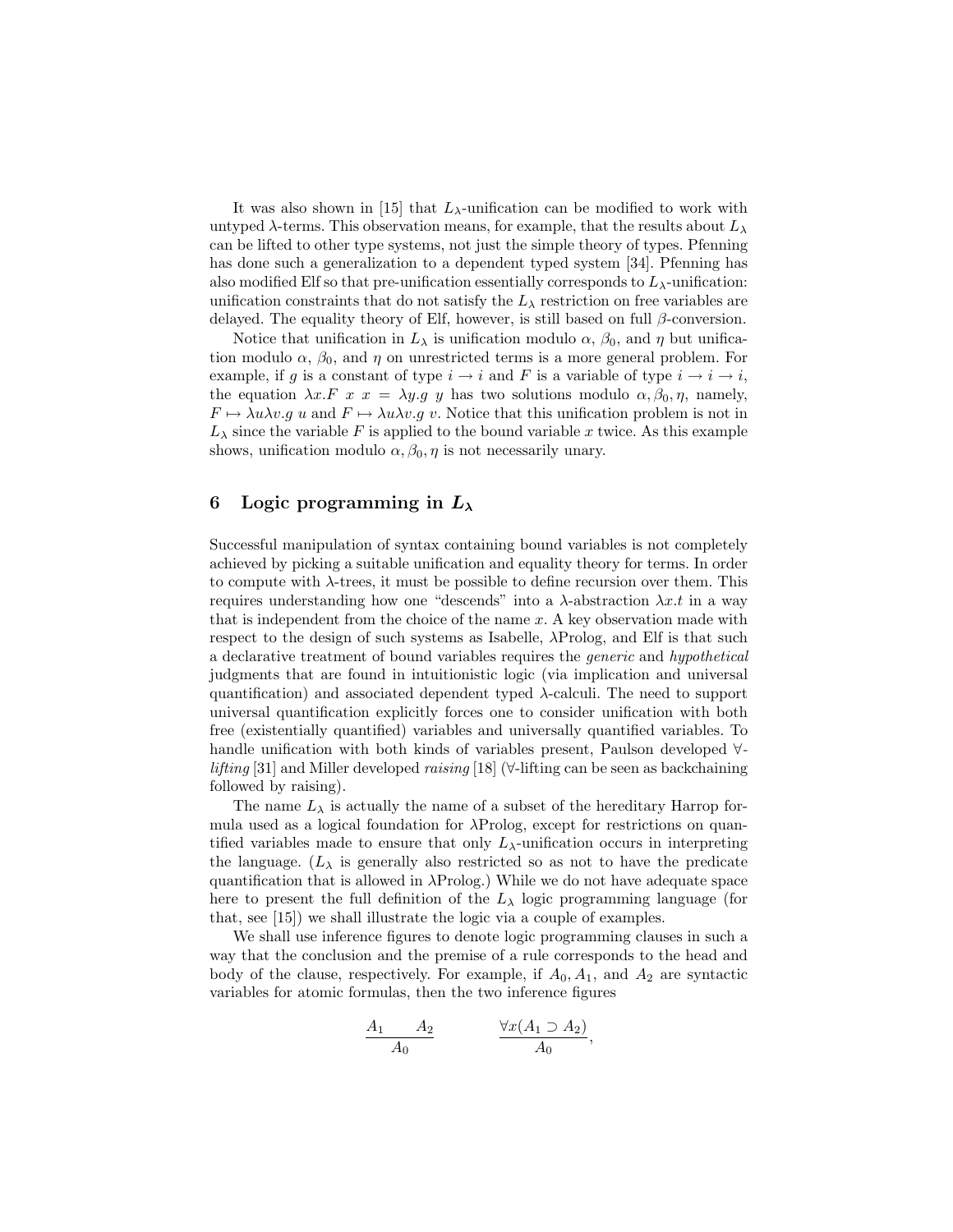denote the two formulas

$$
\forall \bar{y}(A_1 \land A_2 \supset A_0) \quad \text{and} \quad \forall \bar{y}(\forall x(A_1 \supset A_2) \supset A_0)
$$

The list of variables  $\bar{y}$  is generally determined by collecting together the free variables of the premise and conclusion. In the inference figures, the corresponding free variables will be denoted by capital letters. The first of these inference rules denotes a simple Horn clause while the second inference rule is an example of a hereditary Harrop formula. The theory of higher-order hereditary Harrop formulas [22] provides an adequate operational and proof theoretical semantics for these kinds of clauses. The central restriction taken from  $L_{\lambda}$ -unification must be generalized to this setting. Note that in our examples this restriction implies that a variable in the list  $\bar{y}$  can be applied to at most distinct variables that are either  $\lambda$ -bound or universally bound in the body of the clause.

Consider, for example, representing untyped  $\lambda$ -terms and simple types. Let tm and ty be two types for these two domains, respectively. The following four constants can be used to build objects in these two domains.

| $app:tm\rightarrow tm\rightarrow tm$      | $arr : ty \rightarrow ty \rightarrow ty$ |
|-------------------------------------------|------------------------------------------|
| abs: $(tm \rightarrow tm) \rightarrow tm$ | i : tv                                   |

The constants app and abs are constructors for applications and abstractions, while the constants arr and  $i$  are used to denote functional (arrow) types and a primitive type.

To capture the judgment that an untyped  $\lambda$ -term has a certain simple type, we introduce the atomic judgment (predicate) typeof that asserts that its first argument (a term of type  $tm$ ) has its second argument (a term of type  $ty$ ) as a simple type. The following two inference rules specify the typeof judgment.

| typeof | $M$                       | ( $\text{arr } A B$ )                           | typeof | $N A$ | $\forall x (typeof x A \supset typeof (R x) B)$ |
|--------|---------------------------|-------------------------------------------------|--------|-------|-------------------------------------------------|
| typeof | ( $\text{app } M N$ ) $B$ | $\forall x (typeof x A \supset typeof (R x) B)$ |        |       |                                                 |

Notice that the variable  $R$  is used in a higher-order fashion since it has an occurrence where it is an argument and an occurrence where it has an argument.

The conventional approach to specifying such a typing judgment would involve an explicit context of typing assumptions and an explicit treatment of bound variables names, either as names or as de Bruijn numbers. In this specification of the typeof judgment, the hypothetical judgment (the intuitionistic implication) implicitly handles the typing context, and the generic judgment (the universal quantifier) implicitly handles the bound variable names via the use of eigenvariables.

Since the application of variables is restricted greatly in  $L_{\lambda}$ , object-level substitution cannot be handled simply by the equality theory of  $L_{\lambda}$ . For example, the clause

# $b$ redex  $(app (abs R) N) (R N)$

defines a predicate that relates the encoding of an untyped  $\lambda$ -term that represents a top-level  $\beta$ -redex to the result of reducing that redex. The formula that encodes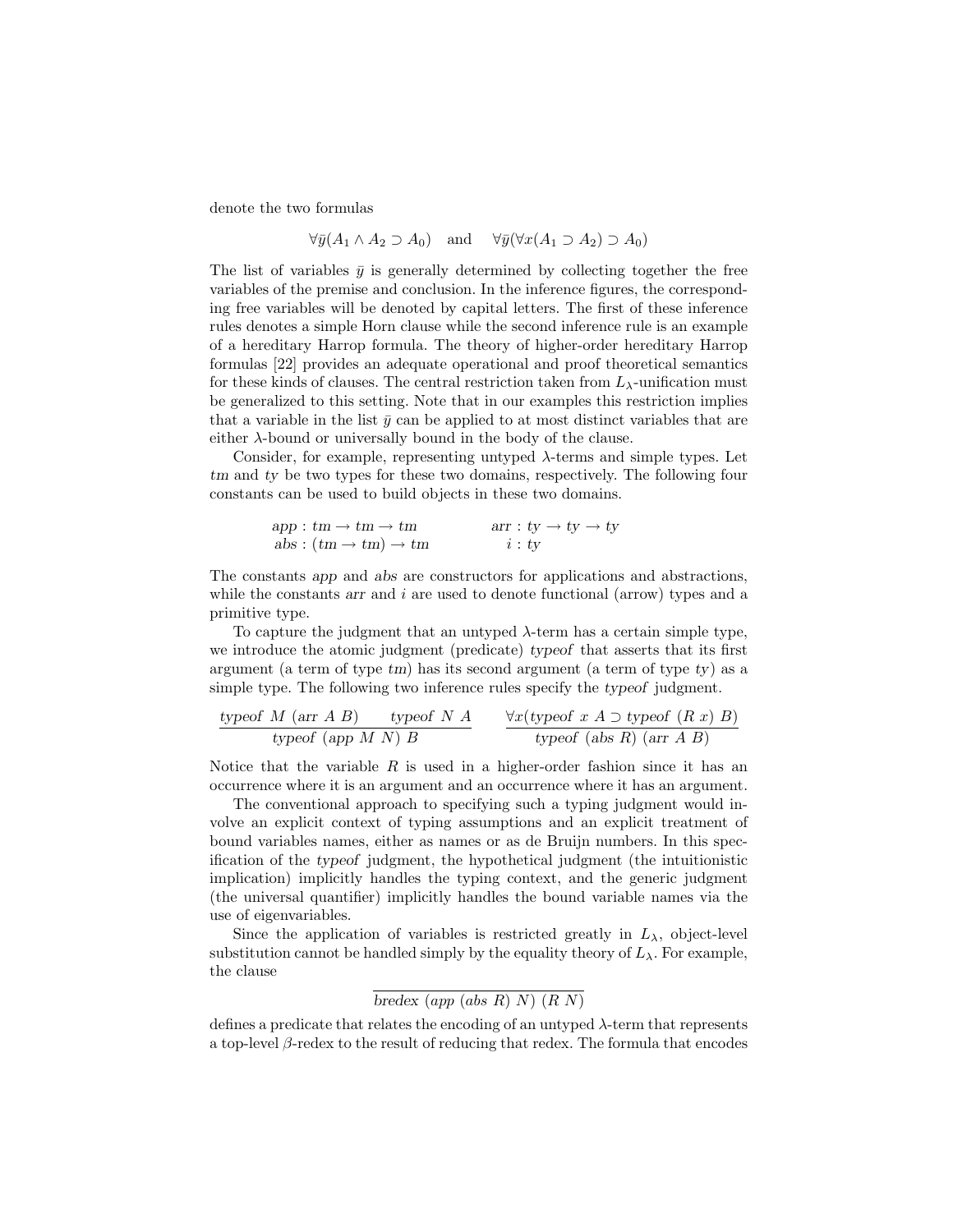this inference rule does not satisfy the  $L_{\lambda}$  restriction since the variable R is not applied to a  $\lambda$ -bound variable: notice that instances of  $(R N)$  might produce (meta-level)  $\beta$ -redexes that are not  $\beta_0$ -redexes. Instead, object-level substitution can be implemented as a simple logic program. To illustrate this, consider the following two classes for specifying equality for untyped  $\lambda$ -terms.

$$
\frac{\text{copy } M \text{ } M'}{\text{copy } (\text{app } M \text{ } N) (\text{app } M' \text{ } N')} \qquad \frac{\forall x \forall y \ (\text{copy } x \text{ } y \supset \text{copy } (R \text{ } x) \text{ } (S \text{ } y))}{\text{copy } (\text{abs } R) (\text{abs } S)}
$$

Clearly, the atom copy  $t t'$  is provable from these two clauses if and only if  $t$  and  $t'$  denote the same untyped  $\lambda$ -term. Given this specification of equality, we can now specify object-level substitution with the following simple clause:

$$
\frac{\forall x \ (copy \ x \ N \supset copy \ (R \ x) \ M)}{subst \ R \ N \ M}
$$

which axiomatizes a three place relation, where the type of the first argument is  $i \rightarrow i$  and the type of the other two arguments is i. We can now finally re-implement bredex so that it is now an  $L_{\lambda}$  program:

$$
\frac{\text{subst } R \text{ } N \text{ } M}{\text{bredex } (\text{app } (\text{abs } R) \text{ } N) \text{ } M}
$$

The entire specification bredex is now an  $L_{\lambda}$  logic program. For a general approach to accounting for object-level substitution in  $L_{\lambda}$ , see [16].

For a specific illustration that classical logic does not support the notion of syntax when higher-orders are involved, consider the following signature.

$$
p, q, r: \text{term} \rightarrow o
$$
  $g: (\text{term} \rightarrow \text{term}) \rightarrow \text{term}$   $f: \text{term} \rightarrow \text{term}$ 

and the two clauses

$$
\frac{p X}{r (f X)} \qquad \qquad \frac{\forall x (p x \supset q (U x))}{r (g U)}
$$

Using the familiar "propositions-as-types" paradigm, the three atomic formulas  $p t_1, q t_2$ , and r  $t_3$  can be seen as specifying subtypes of the type term, that is, they can be read as  $t_1 : p, t_2 : q$ , and  $t_3 : r$ . Using this analogy, these two clauses would then read as the type declarations  $f : p \to r$  and  $g : (p \to q) \to r$ . Now consider the question of whether or not there is a term of type  $r$ . Simple inspection reveals that there is no term of type  $r$  built from these two constants. Similarly, there is no intuitionistic proof of  $\exists X.r X$  from the two displayed clauses. On the contrary, there is a classical logic proof of  $\exists X.r X$  from these formulas. We leave it to the reader to ponder how classical logic can be so liberal to allow such a conclusion. (Hint: consider the classical logic theorem  $(\exists w.p \ w) \lor (\forall w.\neg p \ w).)$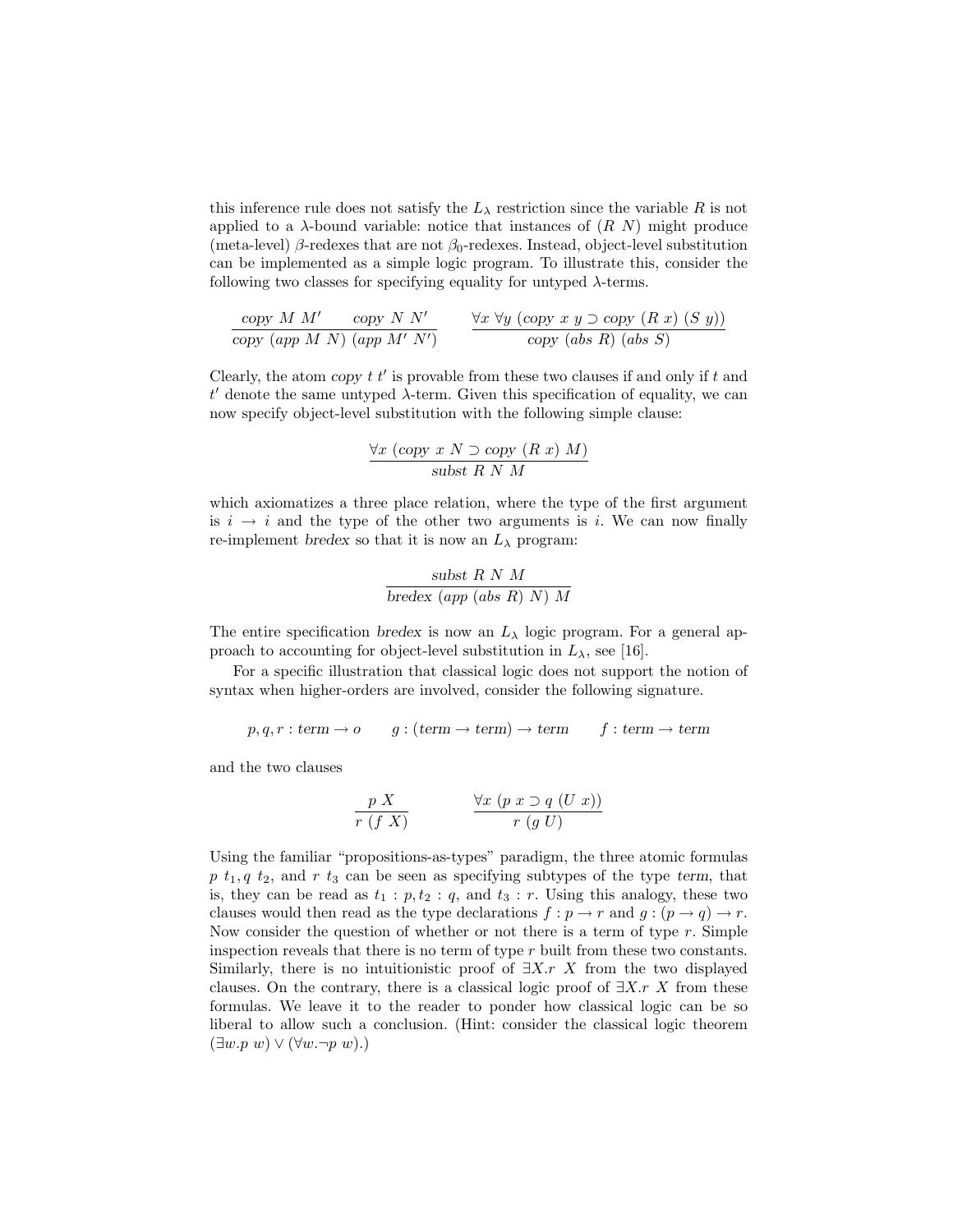#### 7 λ-tree syntax

In contrast to concrete syntax and parse tree syntax, a third level of syntax representation, named  $\lambda$ -tree syntax was introduced in [23]. This approach to syntactic representation uses  $\lambda$ -terms to encode data and  $L_{\lambda}$ -unification and equality modulo  $\alpha$ ,  $\beta_0$ , and  $\eta$  to construct and deconstruct syntax. There is no commitment to any particular type discipline for terms nor is typing necessary.

As we have observed, a programming language or specification language that incorporates λ-tree syntax must also provide an abstraction mechanism that can be used to support recursion under term level abstractions. In logic or typed languages, this is achieved using eigenvariables (a notion of bound variable within a proof). Such a mechanism can be described in a logic programming setting, like λProlog, as one where new, scoped constants are introduced to play the role of bound variables.

While supporting  $\lambda$ -tree syntax is more demanding on the languages that implements it, there has been a lot of work in making such implementations feasible. Consider for example the work on explicit substitutions [1, 7, 25, 28] and the abstract machine and compiler Teyjus  $[27]$  for  $\lambda$ Prolog. The Isabelle theorem prover [32] implements  $L_{\lambda}$  and the Elf system [33] provides an effective implementation of  $L_{\lambda}$  within a dependently typed  $\lambda$ -calculus.

Support for  $\lambda$ -term syntax does not necessarily need to reside only in logic programming-like systems. In [14] Miller proposed an extension to ML in which pattern matching supported  $L_{\lambda}$  matching and where data types allowed for the scoped introduction of new constants (locally bound variables). A second type, written  $a' \Rightarrow b'$ , was introduced to represent the type of syntactically abstracted variables: the usual function type, written  $a' \rightarrow b'$ , was not used for that purpose. It is possible, following the techniques we described for  $L_{\lambda}$ , to implement in the resulting ML extension, a function subst that maps the first domain into the second, that is, subst has type  $(a' \Rightarrow b') \Rightarrow (a' \Rightarrow b')$ . To our knowledge, this language has not been implemented.

The need for the new term  $\lambda$ -tree syntax instead of the more common term higher-order abstract syntax can be justified for a couple of reasons. First, since types are not necessary in this style of representation, the adjective "higherorder", which refers to the order of types for variables and constants, seems inappropriate. Second, higher-order abstract syntax generally denotes the stronger notion of equality and unification that is based on full  $β$ -conversion. For example, Pfenning in [35] states that "higher-order abstract syntax supports substitution through λ-reduction in the meta-language". Thus, the term higher-order abstract syntax would not be appropriate for describing projects, such as  $L_{\lambda}$  and the proposal mentioned above for extending ML, in which  $\beta$ -reduction is not part of the meta-language.

#### 8 Related work

As we have mentioned, Church intended the function space constructor to be strong enough to model mathematical functions and not to support the weaker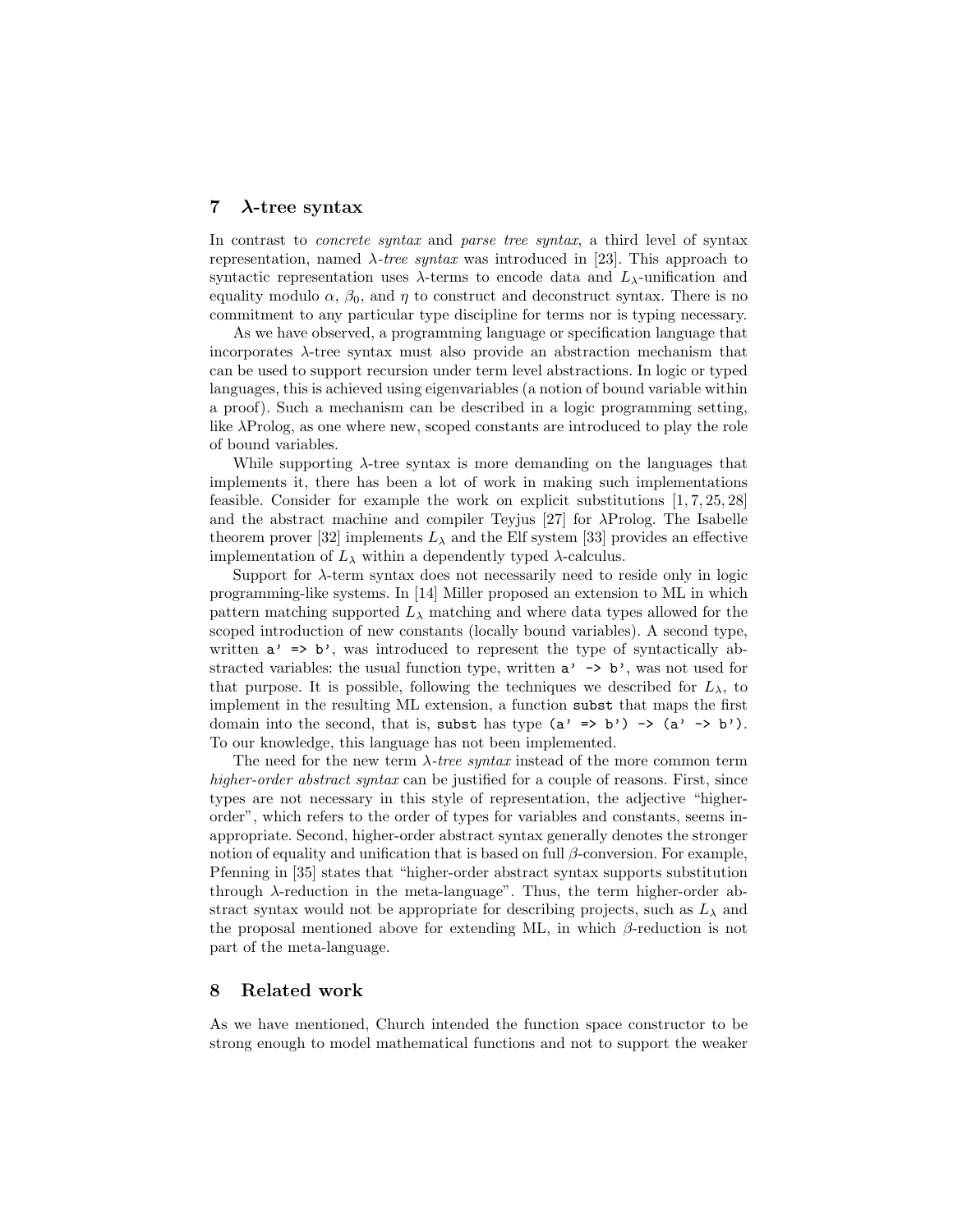notion of representing an abstraction over syntactic types. As a result, we argued that Church's system should be weakened by removing not only the axioms of infinity, choice, and extensionality but also full  $\beta$ -conversion. On the other hand, there has been work in trying to recover higher-order abstract syntax from rich function spaces such as those found in Coq: the main issue there is to restrict the function space constructor to exclude "exotic" terms, like those inhabiting function spaces but which do not denote syntactic abstractions [4–6].

For conventional specifications using parse trees syntax, well understood semantic tools are available, such as those of initial algebras and models for equality. Similar tools have not yet been developed to handle  $\lambda$ -tree syntax. Since the logic that surrounds  $\lambda$ -tree syntax is that of intuitionistic logic, Kripke models might be useful: a simple step in this direction was taken in [17] by recasting the cut-elimination theorem for intuitionistic logic as a kind of initial model. Similarly, the notion of Kripke λ-models due to Mitchell and Moggi [24] could also be quite useful. The LICS 1999 proceedings contained three papers  $[9, 8, 11]$  that proposed semantics for abstract syntax containing bound variables that were based (roughly) on using initial models based on certain categories of sheaves. Pitts and Gabbay have used their semantics to develop an extension to ML that supports a notion of syntax somewhat similar to  $\lambda$ -tree syntax [37].

#### 9 Conclusions

One might have some impatience with the idea of introducing a more highlevel form of abstract syntax: just implement substitution and the associated support for bound variables and move on! But what we are discussing here is the foundations of syntax. The choices made here can impact much of what is built on top.

There is also the simple observation that with, say, the parse tree representation of syntax, it is natural to use meta-level application to encode object-level application. But application and abstraction are not two features that accidentally appear in the same logic: they are two sides of the same phenomenon, just as introduction and elimination rules in proof theory are two sides of a connective, and they need to be treated together. It should be just as natural to use meta-level abstractions to encode object-level abstractions, and indeed, this is what  $\lambda$ -tree syntax attempts to make possible.

Acknowledgments I would like to thank Catuscia Palamidessi and the reviewers of this paper for their many useful comments that helped to improve this paper's presentation. This work was supported in part by NSF Grants INT-9815645 and CCR-9803971.

#### References

1. Martin Abadi, Luca Cardelli, Pierre-Louis Curien, and Jean-Jacques Lévy. Explicit substitutions. Journal of Functional Programming, 1(4):375–416, October 1991.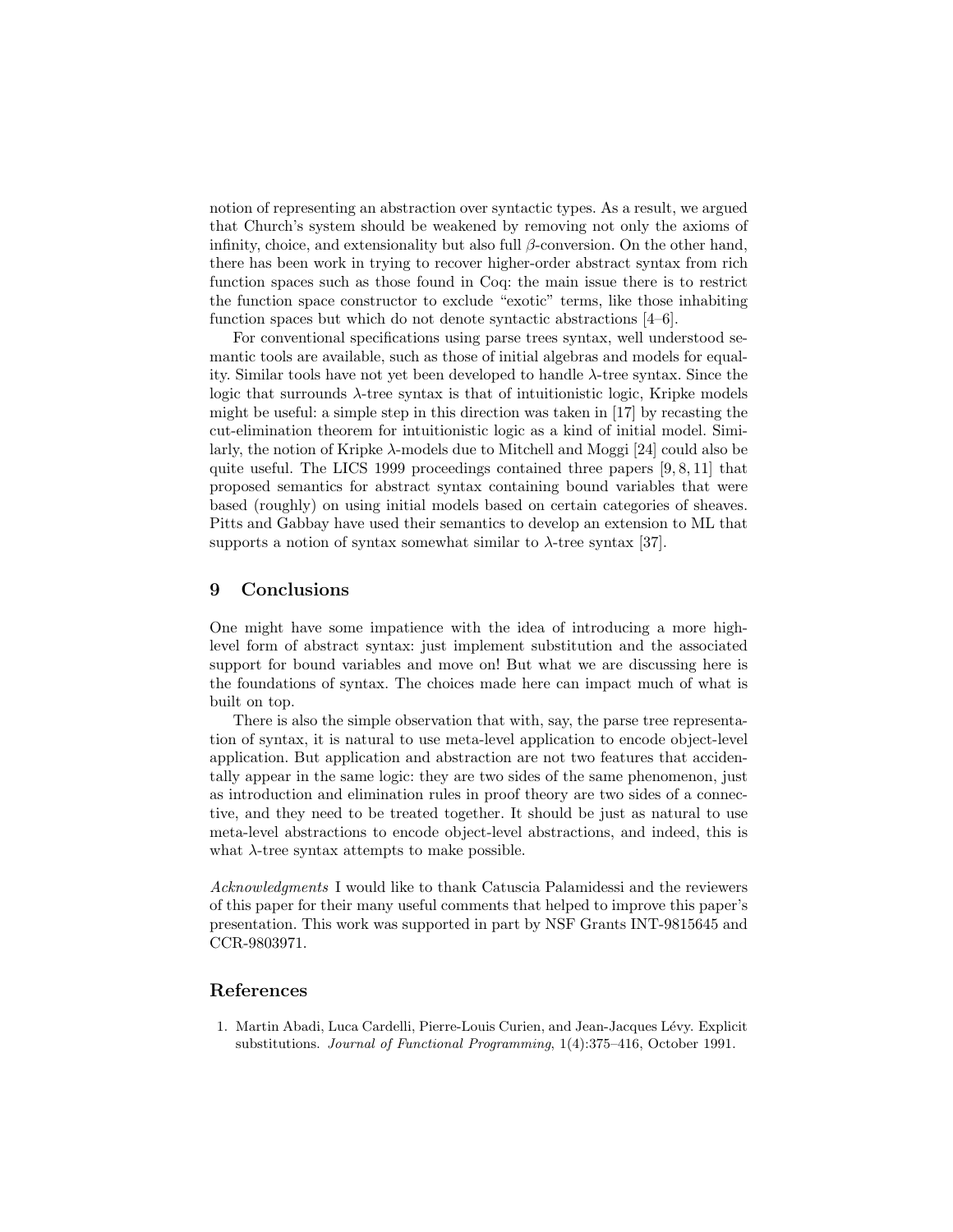- 2. N. de Bruijn. Lambda calculus notation with nameless dummies, a tool for automatic formula manipulation, with application to the Church-Rosser Theorem. Indag. Math., 34(5):381–392, 1972.
- 3. Alonzo Church. A formulation of the simple theory of types. Journal of Symbolic Logic, 5:56–68, 1940.
- 4. Joelle Despeyroux, Amy Felty, and Andre Hirschowitz. Higher-order abstract syntax in Coq. In Second International Conference on Typed Lambda Calculi and Applications, pages 124–138, April 1995.
- 5. Joelle Despeyroux and Andre Hirschowitz. Higher-order abstract syntax with induction in Coq. In Fifth International Conference on Logic Programming and Automated Reasoning, pages 159–173, June 1994.
- 6. Joelle Despeyroux, Frank Pfenning, and Carsten Schürmann. Primitive recursion for higher-order abstract syntax. In Third International Conference on Typed Lambda Calculi and Applications, April 1997.
- 7. G. Dowek, T. Hardin, and C. Kirchner. Higher-order unification via explicit substitutions. In D. Kozen, editor, Logic in Computer Science, pages 366–374, 1995.
- 8. M. P. Fiore, G. D. Plotkin, and D. Turi. Abstract syntax and variable binding. In Logic in Computer Science, pages 193–202. IEEE Computer Society Press, 1999.
- 9. M. J. Gabbay and A. M. Pitts. A new approach to abstract syntax involving binders. In *Logic in Computer Science*, pages 214–224. IEEE Computer Society Press, 1999.
- 10. Robert Harper, Furio Honsell, and Gordon Plotkin. A framework for defining logics. Journal of the ACM, 40(1):143–184, 1993.
- 11. M. Hofmann. Semantical analysis of higher-order abstract syntax. In Logic in Computer Science, pages 204–213. IEEE Computer Society Press, 1999.
- 12. Gérard Huet. A unification algorithm for typed  $\lambda$ -calculus. Theoretical Computer Science, 1:27–57, 1975.
- 13. Gérard Huet and Bernard Lang. Proving and applying program transformations expressed with second-order patterns. Acta Informatica, 11:31–55, 1978.
- 14. Dale Miller. An extension to ML to handle bound variables in data structures: Preliminary report. In Informal Proceedings of the Logical Frameworks BRA Workshop, June 1990. Available as UPenn CIS technical report MS-CIS-90-59.
- 15. Dale Miller. A logic programming language with lambda-abstraction, function variables, and simple unification. J. of Logic and Computation, 1(4):497–536, 1991.
- 16. Dale Miller. Unification of simply typed lambda-terms as logic programming. In Eighth International Logic Programming Conference, pages 255–269, Paris, France, June 1991. MIT Press.
- 17. Dale Miller. Abstract syntax and logic programming. In Logic Programming: Proceedings of the First and Second Russian Conferences on Logic Programming, number 592 in LNAI, pages 322–337. Springer-Verlag, 1992.
- 18. Dale Miller. Unification under a mixed prefix. Journal of Symbolic Computation, pages 321–358, 1992.
- 19. Dale Miller and Gopalan Nadathur. Higher-order logic programming. In Ehud Shapiro, editor, Proceedings of the Third International Logic Programming Conference, pages  $448-462$ , London, June 1986.
- 20. Dale Miller and Gopalan Nadathur. Some uses of higher-order logic in computational linguistics. In Proceedings of the 24th Annual Meeting of the Association for Computational Linguistics, pages 247–255, 1986.
- 21. Dale Miller and Gopalan Nadathur. A logic programming approach to manipulating formulas and programs. In Seif Haridi, editor, IEEE Symposium on Logic Programming, pages 379–388, San Francisco, September 1987.